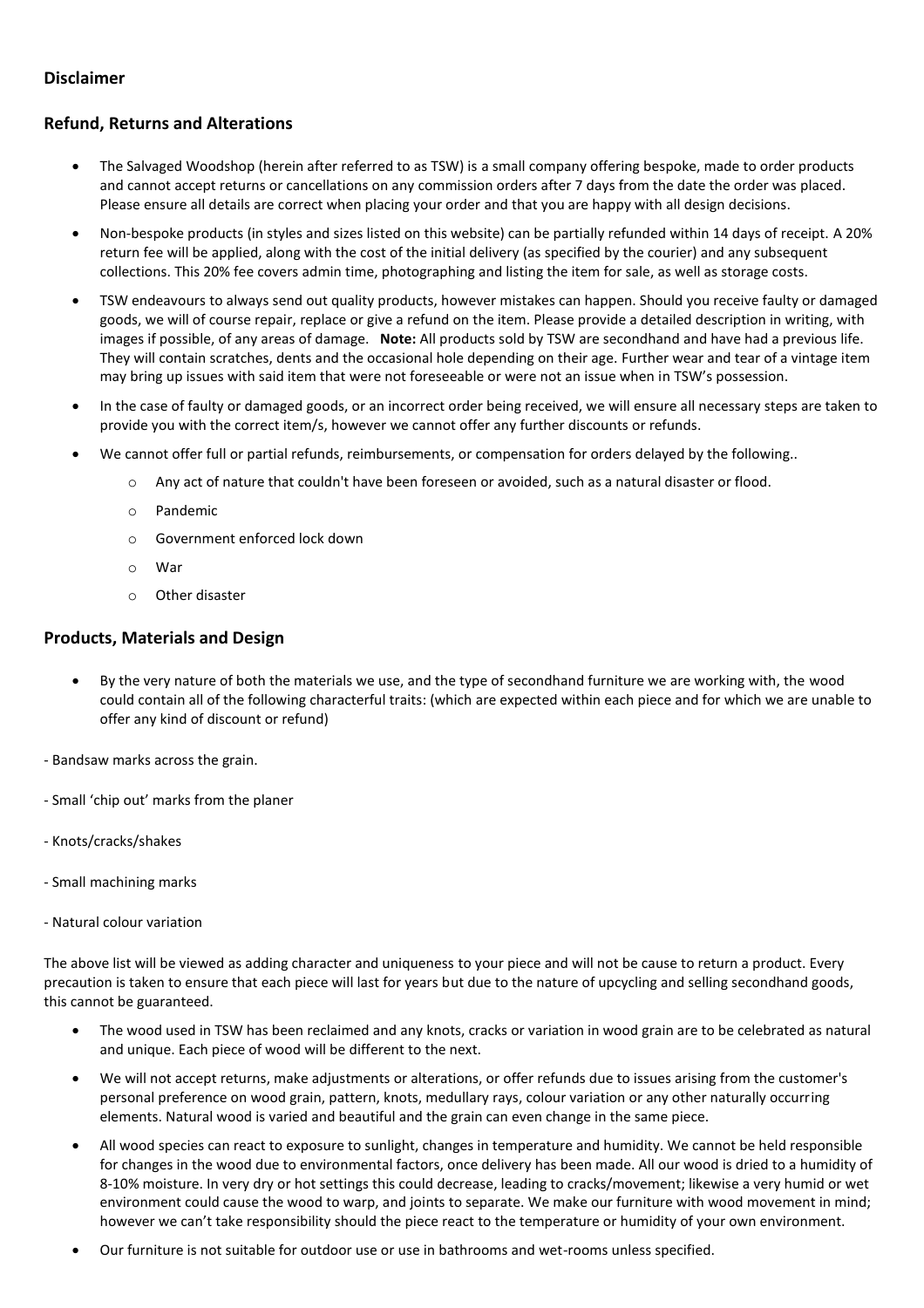- We do not guarantee mm precision and some hardware such as nuts and bolts may protrude please allow for +/- 25mm on all dimensions. (Or about 5%). The tolerances are likely to mainly occur in the height and depth of the piece as we are using solid boards which can vary slightly in size depending on how much each particular board needs sanding.
- Due to the nature of the finishes applied to our product, the final finishes may vary from photos online or samples we send out, but we will always do our best a get a match.
- We will not be held responsible for any damaged caused by customers making adjustments or amendments to their order, for example the fitting of their own legs to table tops etc.
- We cannot be held responsible for customers preference to design elements that are not discussed or raised at the point of ordering, and will make educated assumptions based on the style of the product, and it's functionality etc.
- We recommend that items of shelving, cabinets and drawers should be fixed to a wall for safety. Items of furniture left free standing are done so at the customer's own risk.
- In the circumstance that an item is to be fixed to a wall, floor, or similar, it is the customer's responsibility to check the suitability of their property, wall type, etc. TSW will not be held responsible for damages caused to customer's property in the process, or as a result, of the customer attaching their furniture to the wall, floor etc. We would recommend the customer always use an experienced tradesman.
- Never climb or hang from your furniture.
- Always place heavier items at the bottom of shelving and storage to avoid the piece becoming top heavy.

## **Delivery**

- No responsibility will be accepted by TSW for items out of its possession, for example, goods in transit.
- Please consider the access to the location you are having the product made for. Will it fit through all doors, corridors, stairwells etc.? We will not be held responsible for items not fitting into the space required, and any re-deliveries and alterations will be charged to the customer.
- Most of the time our hauliers work on set prices, however, we reserve the right to potentially increase the delivery costs in the following circumstances:
	- o You live in a remote part of the UK.
	- o There is a pandemic.
	- $\circ$  Access to the room/delivery location is difficult. If there are several floors to manoeuvre up, or long distances to carry the furniture, it is vital you inform us before delivery is attempted.
- Any attempted and failed deliveries due to access issues will be charged to the customer, along with the cost of any necessary alterations.
- Any delivery dates or times set out are estimates only. While we will make all reasonable efforts to deliver the goods within the time or times agreed we will not be responsible for any losses caused to the Buyer as a result of late delivery and are unable to offer compensation if the agreed delivery date is missed or cancelled by the haulier or ourselves.
- We will always endeavour to complete any work in as timely way as possible, but unless agreed to beforehand with the Buyer, we will not be subject to any subsequent arbitrary delivery dates requested or insisted upon by the Buyer or their agents.
- We use third party delivery companies; your contact details will be sent onto them to arrange delivery. The delivery companies may be responsible for organising the delivery of your goods and may not be completely flexible on delivery dates.
- Although we will always attempt to have deliveries made in one consignment, we reserve the right to have goods delivered in more than one consignment, unless otherwise agreed.
- If the Buyer fails to meet the arranged delivery date, any charges incurred for redelivery will passed onto the Buyer, and likewise any charges incurred for the storage of goods.
- It is the Buyer's responsibility to inspect goods on delivery for damages, please make us aware of any damaged or faulty goods within one week of receipt.
- If the delivery company's POD (proof of delivery) is signed for by the customer, with no mention of damage no refunds or repairs can be issued for damages caused in transit.
- Goods may be collected from our Winchester based workshop on completion by the Buyer if previously arranged, and only once full payment has been received.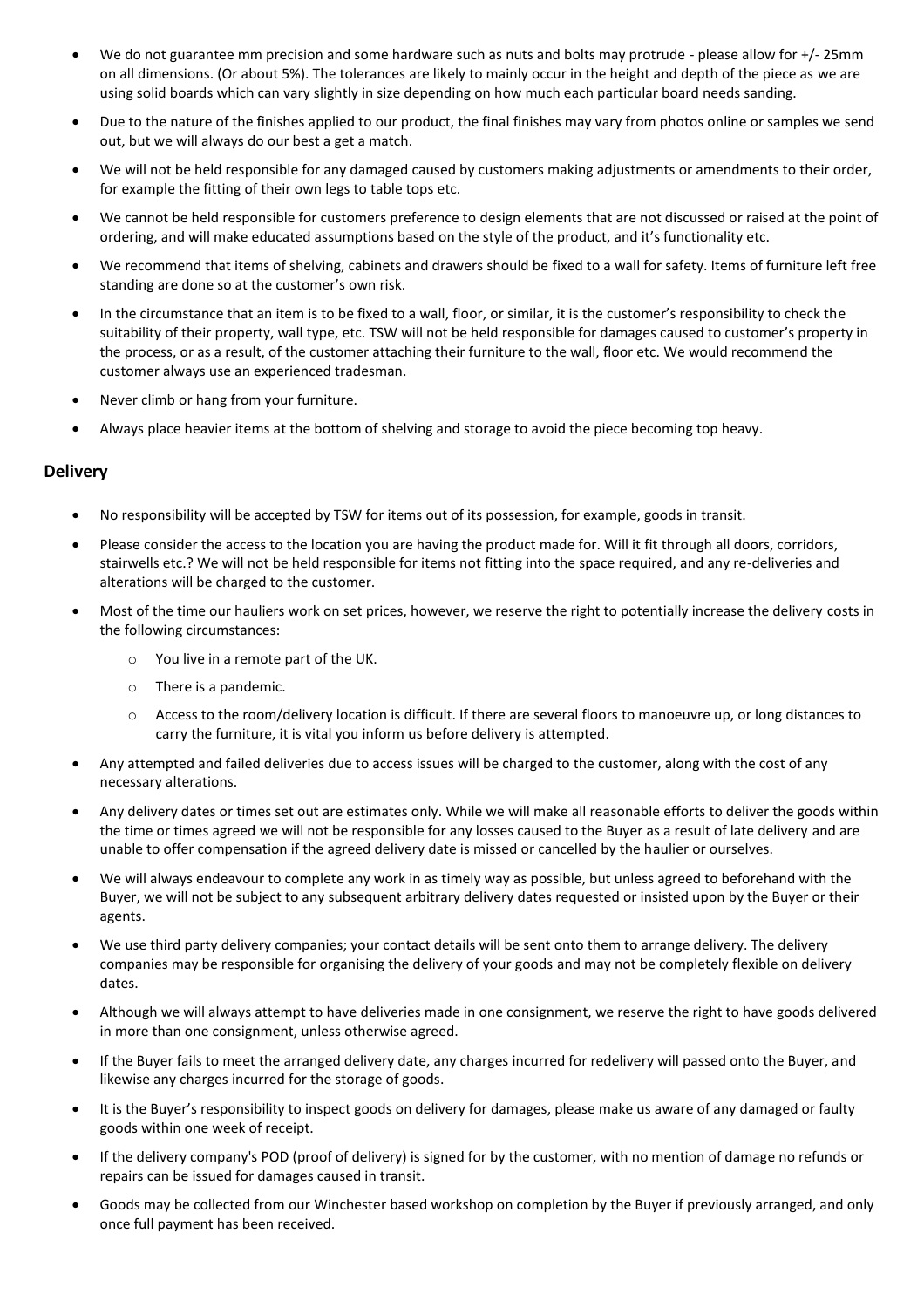- Additional waiting time, caused by the customer not being at the delivery location during their allocated delivery window, may mean you will not be able to pick up the item on that day.
- Sometimes it will be requested, during the ordering process, that the customer organises for an additional number of people to be present to assist with the delivery of large orders. If this has not been arranged by the customer the drivers reserve the right to refuse to deliver the order, as it will be too heavy and dangerous for them to lift alone.

#### **Payments and Pricing**

- All orders will be held until full payment has been made.
- Occasionally there may be information on our site that contains typographical errors, inaccuracies or omissions that may relate to product descriptions, pricing, product shipping charges, delivery estimates and availability. We reserve the right to correct any errors, inaccuracies or omissions, and to change or update information or cancel orders if any information is inaccurate at any time without prior notice (including after you have submitted your order).
- Quotes given by TSW will remain valid for 30 days, after this time we reserve the right to change prices accordingly inline with material costs and existing listing prices.

#### **Website and all Social Media Platforms**

The images, descriptions and measurements you will find on Instagram, Facebook and [www.thesalvagedwoodshop.com](http://www.thesalvagedwoodshop.com/) relating to TSW products are there to portray the item, to the best of our knowledge. Descriptions are completely honest and provide as much detail as possible, but due to the nature of secondhand products they cannot be 100% accurate.

TSW makes no representation or warranty of any kind (express, implied or statutory) in relation to this website or any thesalvagedwooshop.com websites or the content thereon and TSW excludes (to the extent permitted by applicable law) all such warranties.

The content contained on this website is provided for general information only. Any advice or information received through this website or its content should not be relied upon as being correct or accurate. It is your obligation to verify independently such matters from primary sources of information and by taking specific professional advice. You must not rely on the content or associated service of this website to do this for you.

To the extent permitted by law, TSW excludes all liability in contract, tort (including negligence) breach of statutory duty or otherwise for any costs, losses, claims, damages, expenses or proceedings (including special, incidental or consequential loss or damage, loss of profits and wasted management time) incurred or suffered by you arising directly or indirectly in connection with this website and its content including any loss, damage or expense arising from, but not limited to, any defect, error, imperfection, fault, mistake or inaccuracy with this website, its content or associated services or due to any unavailability of part or all of the website or any content or associated services.

This website contains material submitted and created by third parties. TSW excludes all liability for any illegality arising from error, omission or inaccuracy in such material. TSW take no responsibility for such material.

This website also contains links to other websites which are not under the control of and are not maintained by TSW. TSW make no warranty or representation as to the accuracy completeness or fitness for purpose of any material on these sites. The Salvaged Woodshop provide these links for your convenience and do not necessarily endorse the material on these sites. In the event you purchase or obtain goods or services from a third party then your acquisition of such goods or services will be in accordance with the third party's terms and conditions and TSW will have no liability to you in respect of the same. TSW does not represent or warrant (and exclude such representations and warranties to the extent permitted by law) that any e-mails from this website will be sent to you or received by TSW. Nor does TSW warrant the privacy and/or security of e-mails during internet transmission.